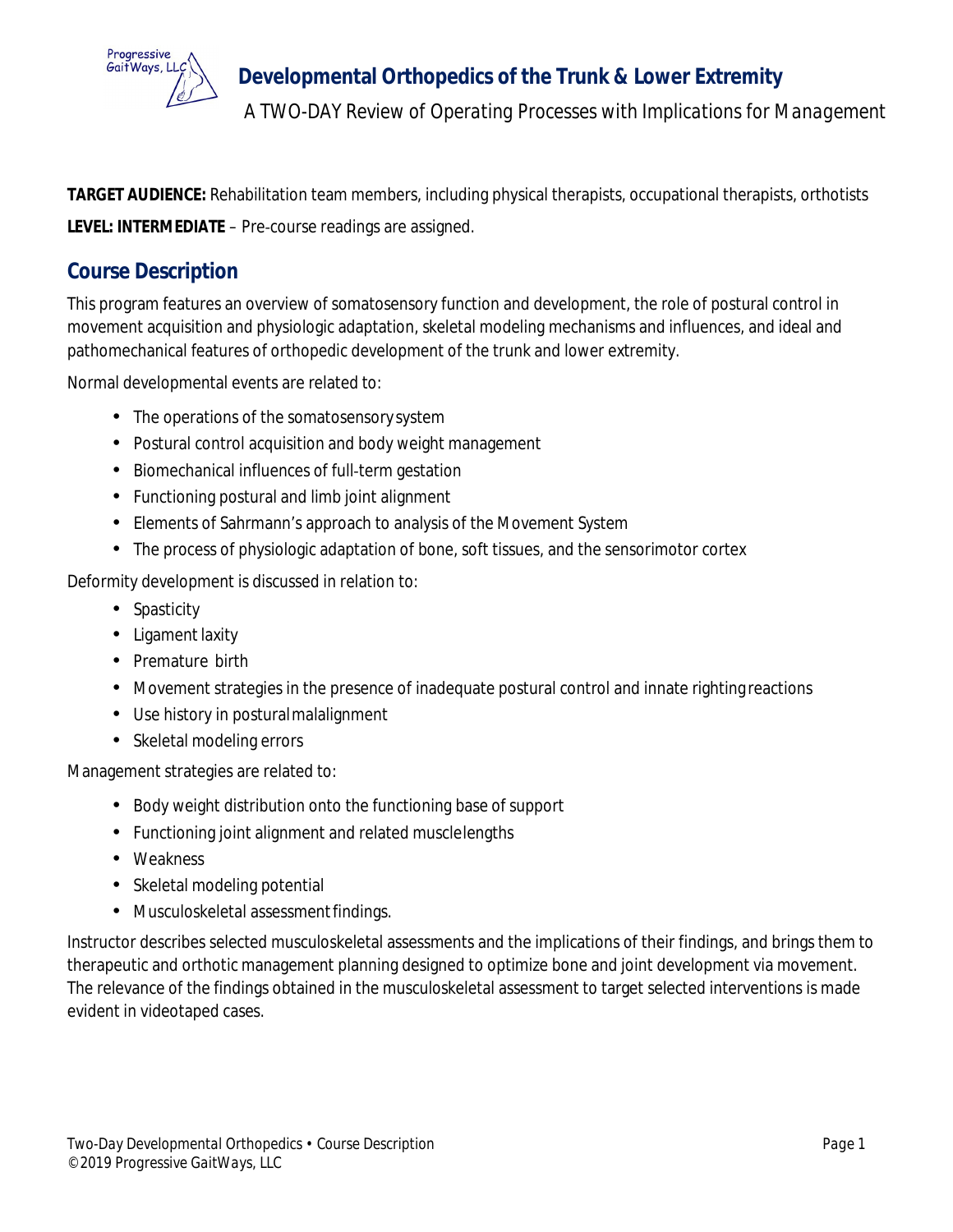## **Course Objectives**

Participants completing this course are expected to be able to:

- Describe these features of normal, postnatal immaturity of skeletal structure and alignment: thoracolumbar kyphosis, hip flexion contracture, increased femoral anteversion, increased femoral antetorsion, coxa valga, genu varum, and medial thigh‐footangle.
- Distinguish between strain and load and apply this distinction to the skeletal modeling process and to modeling potential in an aging child.
- Discuss the sources and the significance of the achievement of bilateral, symmetrical, antigravity neckand trunk extension by age 4months.
- Explain the presence of symmetry in supine and prone positions at age 4 months as evidence of fundamental postural control.
- Describe how the normal neonatal hip flexion contracture influences the early modeling of the spine in the sagittal plane.
- Relate ideal, full-term neonatal posture and lower limb joint alignment to postural control acquisition in prone, supine, sitting, and standing positions.
- Relate ideal, full‐term neonatal posture and lower limb joint alignment to the acquisition of skilled transitions between quadruped and sitting positions.
- Describe the typical progression from postural control acquisition to movement acquisition in sequential play postures and relate this progression to neuromotor re‐education.
- Relate the achievement of competent weight shifting in the frontal plane to emerging limbuse.
- Differentiate between femoral anteversion and femoral antetorsion and explainthe relevance of the distinction to the safe use of orthotic interventions.
- Explain why measurements of "hip" medial and lateral rotation range of motion (ROM) do not represent hip joint motions.
- Describe the anatomical components of the thigh‐foot angle and itstypical developmental progression.
- Describe the apparent relationship between postural control status and limb muscleextensibility.
- Give an example of normal massed practice.
- Explain the relationship between frontal‐plane weight shift skill, the swing limbtorque generator in gait, and long bone torsion reduction in the lower extremities.
- Explain the potential impact of Level 1 (basic) direction‐specific postural responses on the development of common contractures in ambulatory children with diplegic cerebral palsy.
- Explain the potential somatosensory and therapeutic benefits of optimizing the postural base ofsupport and functioning joint alignments in daily life.

### **Program Schedule**

#### *Day 1*

| <b>Start</b> | Topic                                                                   | <b>Contact Hours</b> |
|--------------|-------------------------------------------------------------------------|----------------------|
| 8:45         | Register and settle in                                                  |                      |
| 9:00         | An Overview of Developmental Changes in the Spine and Lower Extremities | .50                  |
| 9:30         | Strain and Load: Shaping Bones and Joints with Skeletal Modeling        | 1.00                 |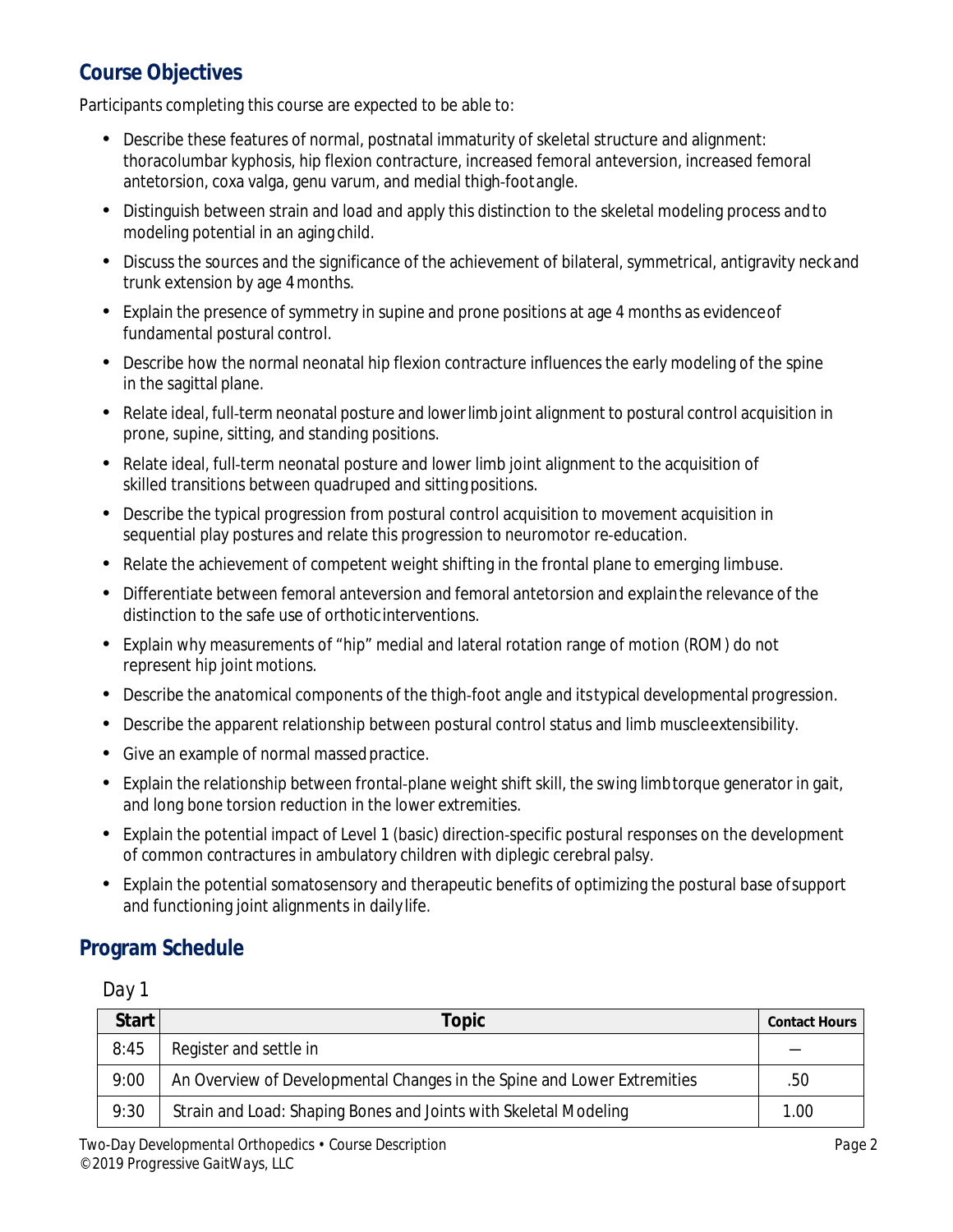| Day 1 |  |
|-------|--|
|       |  |

| 10:30 | <b>Break</b>                                                                                                                      |      |
|-------|-----------------------------------------------------------------------------------------------------------------------------------|------|
| 11:00 | Proximal Before Distal: The Contributions of Postural Control Acquisition &<br>Maintenance to Orthopedic & Neuromotor Development | 1.25 |
| 12:15 | Lunch                                                                                                                             |      |
| 1:30  | <b>Biomechanical Advantages of Full-Term Gestation</b>                                                                            | 1.25 |
| 2:45  | Short break – 15 minutes                                                                                                          |      |
| 3:00  | Body Weight Distribution in Neuromotor & Orthopedic Development                                                                   | 1.00 |
| 4:00  | Ideal Lower Limb Soft-Tissue Extensibility - Evidence of Use History                                                              | .50  |
| 4:30  | Short Break – 15 minutes                                                                                                          |      |
| 4:45  | Ideal Lower Limb Soft-Tissue Extensibility - continued                                                                            | .50  |
| 5:00  | The Role of Postural Control Deficits in Deformity Development                                                                    | .75  |
| 5:45  | <b>Questions and Discussion</b>                                                                                                   | .25  |
| 6:00  | <b>Didactic Contact Hours:</b><br>Adjourn                                                                                         | 7.00 |

# *Day 2*

| <b>Start</b> | <b>Topic</b>                                                             | <b>Contact Hours</b> |
|--------------|--------------------------------------------------------------------------|----------------------|
| 8:00         | Arrive and settle in                                                     |                      |
| 8:15         | <b>Clarifying Femoral Torsion and Version</b>                            | .50                  |
| 8:45         | Developmental Changes in the Pelvis & Femur in the Transverse Plane      | 1.00                 |
| 9:45         | <b>Break</b>                                                             |                      |
| 10:15        | Developmental Changes in "Hip" Rotation ROM - Clinical Implications      | .50                  |
| 10:45        | Assessing "Hip" Rotation Range of Motion (ROM)                           | .50                  |
| 11:15        | <b>Assessing Femoral Torsion</b>                                         | .75                  |
| 12:00        | Lunch                                                                    |                      |
| 1:00         | Clinical Implications of Transverse-Plane Hip and Femur Findings         | .75                  |
| 1:45         | <b>Videotaped Case</b>                                                   | .50                  |
| 2:15         | Short break - 15 minutes - no food                                       |                      |
| 2:30         | Developmental Changes in the Knee, Leg, & Foot in the Transverse Plane - | 1.00                 |
| 3:30         | Short Break - 15 minutes - grab a snack                                  |                      |
| 3:45         | Clinical Implications of Transverse-Plane Knee & Leg Findings            | .50                  |
| 4:15         | Associating Foot Alignment with Orthopedic Development in Diplegic CP    | .75                  |
| 5:00         | <b>Questions and Discussion</b>                                          | .25                  |
| 5:15         | <b>Didactic Contact Hours:</b><br>Adjourn                                | 7.00                 |